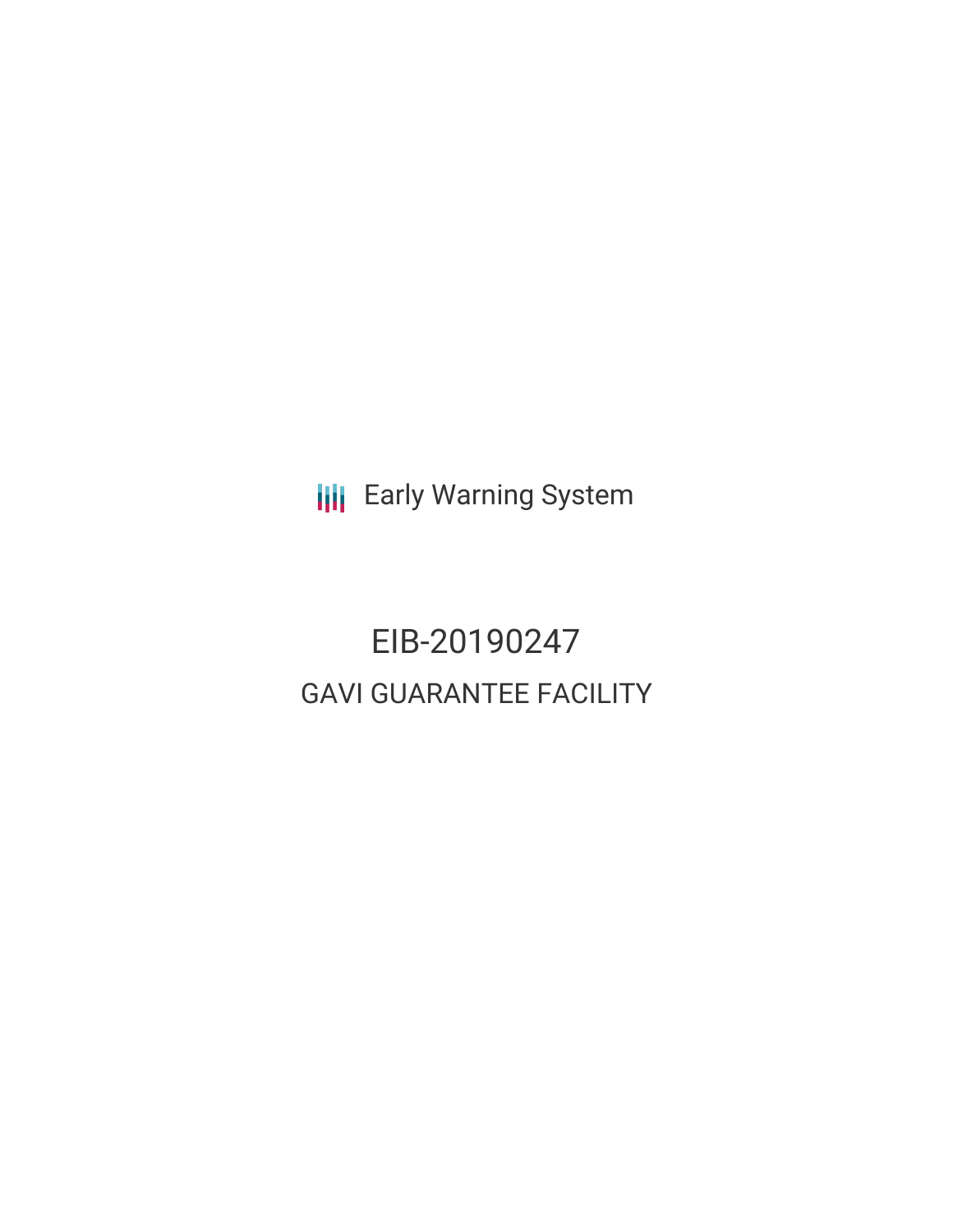# **Quick Facts**

| <b>Financial Institutions</b>  | European Investment Bank (EIB) |
|--------------------------------|--------------------------------|
| <b>Status</b>                  | Approved                       |
| <b>Bank Risk Rating</b>        | U                              |
| <b>Voting Date</b>             | 2021-11-30                     |
| <b>Borrower</b>                | <b>GAVI ALLIANCE</b>           |
| <b>Sectors</b>                 | <b>Education and Health</b>    |
| <b>Investment Type(s)</b>      | Loan                           |
| <b>Investment Amount (USD)</b> | \$226.00 million               |
| <b>Project Cost (USD)</b>      | \$3,300.00 million             |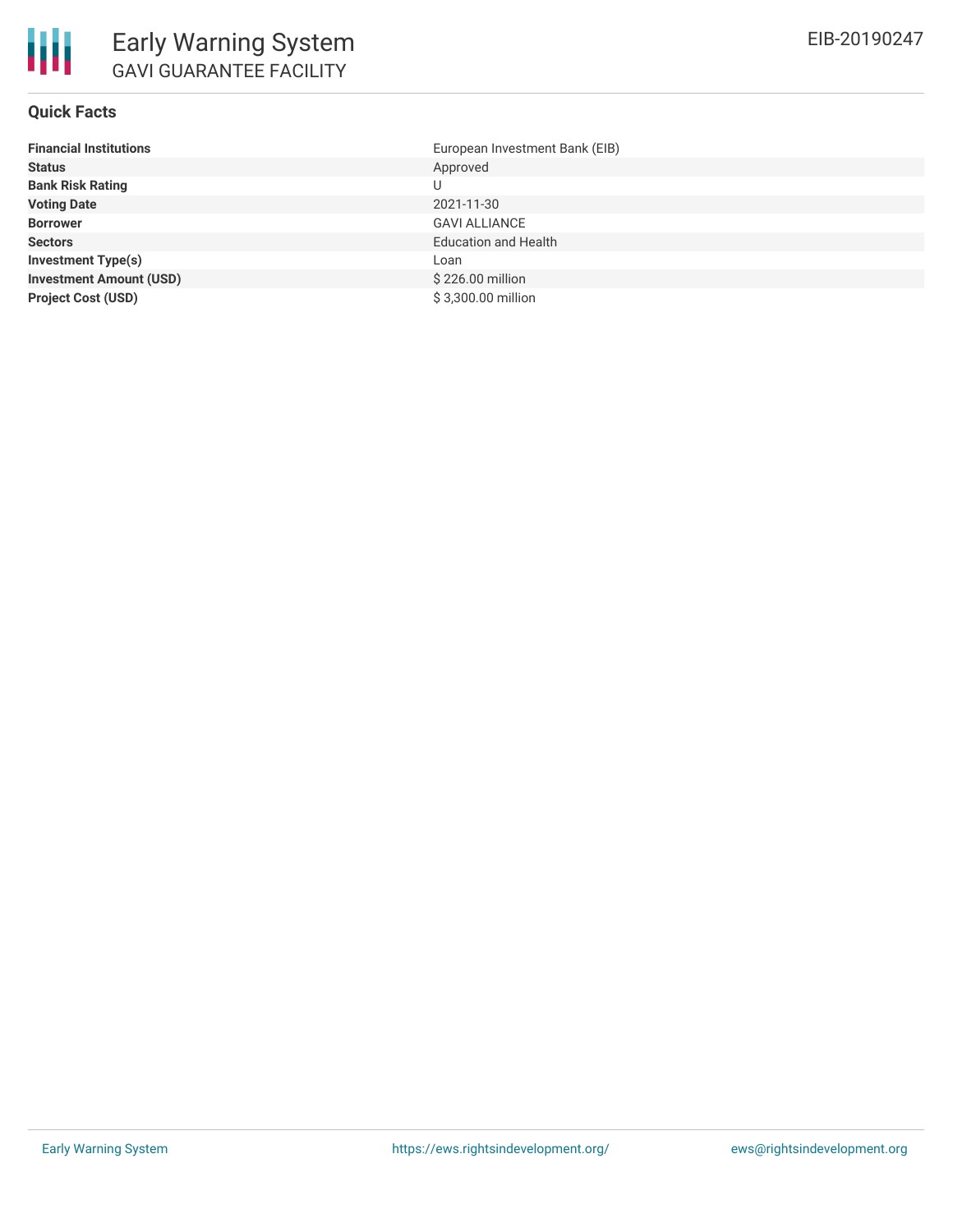# **Project Description**

#### **DESCRIPTION**

The project consists of a guarantee facility to support Gavi, the Vaccine Alliance investments in vaccines and in the immunisation supply chain.

#### ENVIRONMENT

If located in the EU, the project would not require an environmental impact assessment as per Directive 2014/52/EU amending the Environmental Impact Assessment (EIA) Directive 2011/92/EU, however environmental assessments might be required according to national law.

#### **OBIECTIVE**

Guarantee facilities to support the activities of Gavi, the Vaccine Alliance. Gavi's objectives include accelerating access to new and underused vaccines with a particular focus on the lowest income countries, strengthening health and immunisation systems in partner countries and shaping the global vaccine market to the benefit of developing countries. The EIB's support, envisaged under the Cotonou Investment Facility, would increase long term funding predictability and decrease financing costs. By supporting further investment into the entire vaccine value chain, from manufacturers' research and development (R&D) to local supply chains and health systems in the African, Caribbean and Pacific (ACP) countries, the operation represents an opportunity to accelerate economic development and growth and to move countries closer to achieving their national objectives of poverty reduction. Immunisation is one of the most effective investments in global health and has a crucial role in achieving 14 of the 17 United Nations Sustainable Development Goals (SDGs). As one of the most far-reaching health interventions, it closely reflects the ethos of the SDGs: "leaving no one behind."

#### PROCUREMENT

The Bank will require the Promoter to ensure that implementation of the project will be done in accordance with the Bank's Guide to Procurement.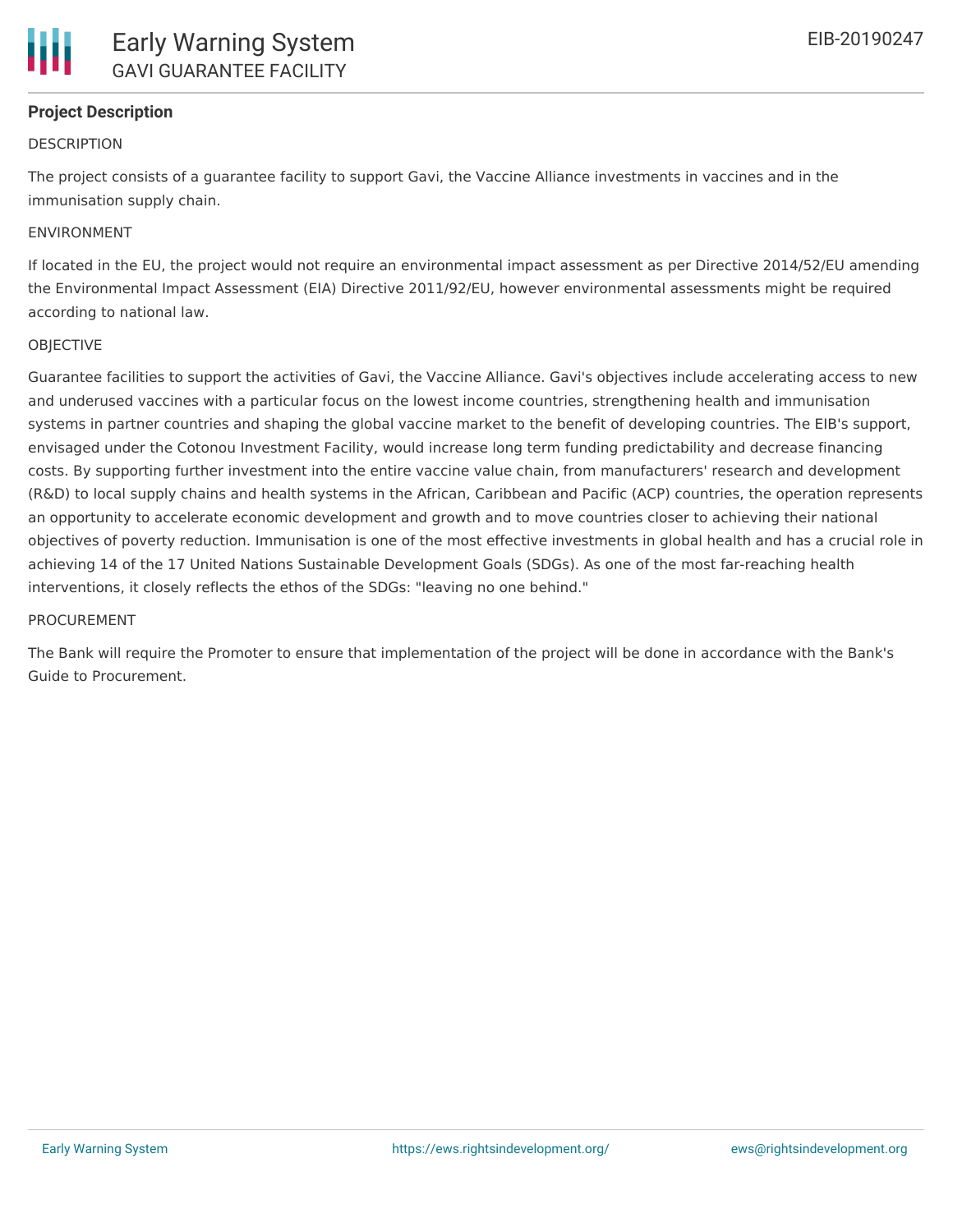

### **Investment Description**

European Investment Bank (EIB)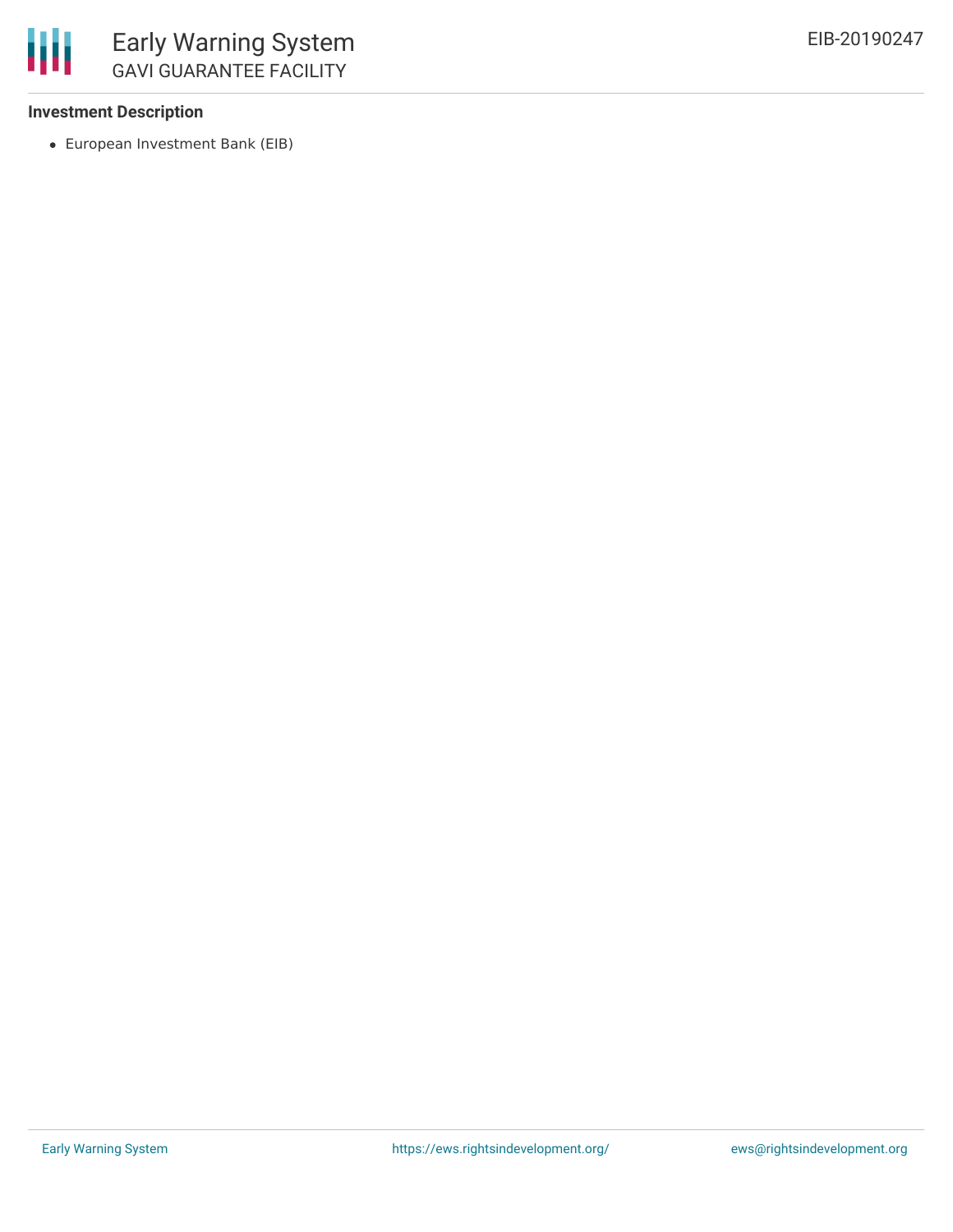

# Early Warning System GAVI GUARANTEE FACILITY

| <b>Private Actor 1</b> | <b>Private Actor</b><br>Role | <b>Private Actor</b><br>  Sector | <b>Relation</b> | <b>Private Actor 2</b> | <b>Private Actor</b><br>? Role | <b>Private Actor</b><br>2 Sector |
|------------------------|------------------------------|----------------------------------|-----------------|------------------------|--------------------------------|----------------------------------|
| $\sim$                 |                              | $\overline{\phantom{a}}$         | $\sim$          | Gavi Alliance          | Client                         | <b>Education and Health</b>      |